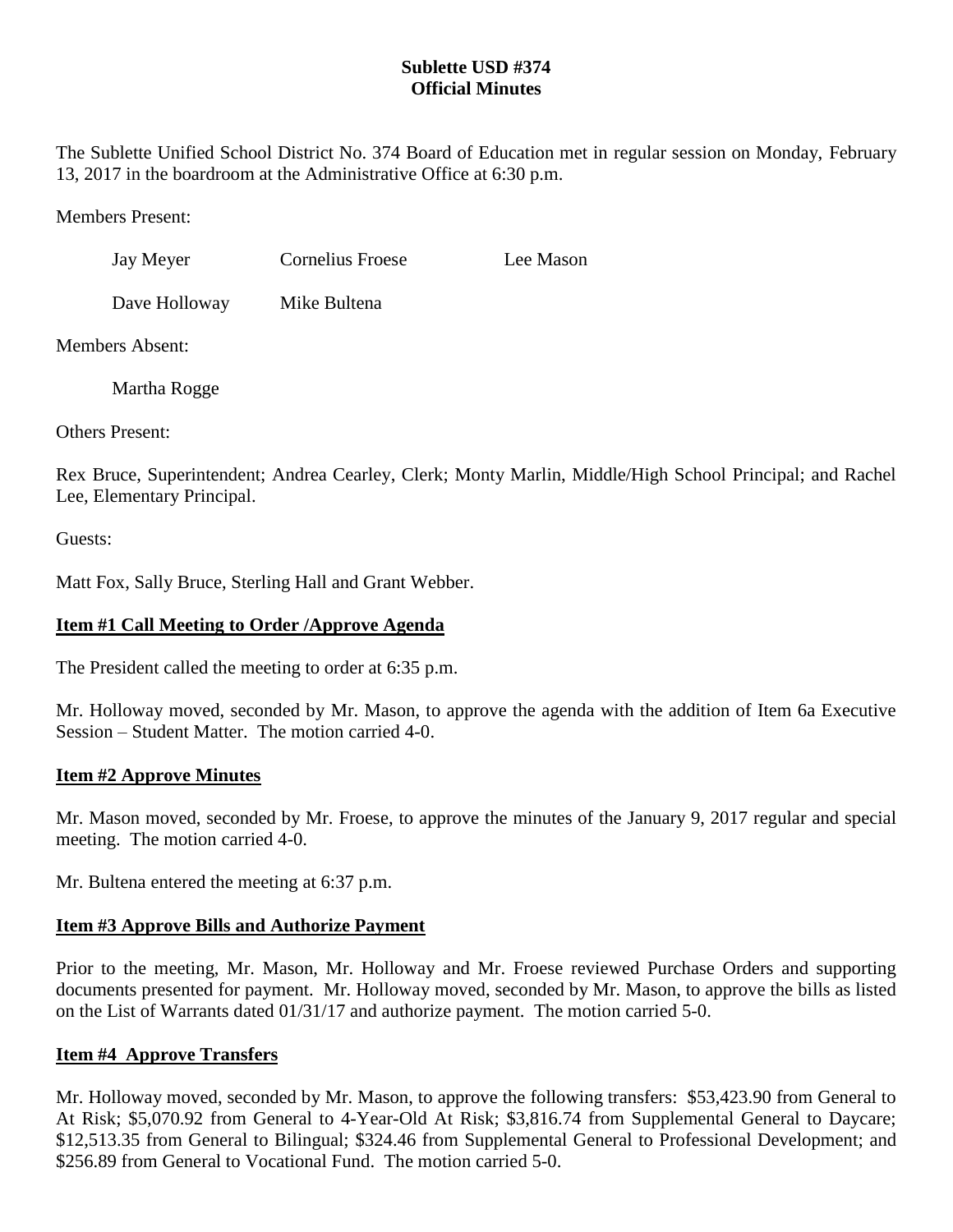Board Minutes Page 2 February 13, 2017

### **PUBLIC FORUM**

Grant Webber was present to express his interest in the open position of USD 374 Board of Education.

#### **Reports**

#### Curriculum

No report. Mrs. Stevens was ill.

#### **Principals**

Mr. Marlin reported the Parent/Teacher conference numbers were much the same as last year with 64% participation. The Haskell County Spelling Bee was held here with Ellie Bultena as champion and Christian Pena and Matthew Banman as runners-up. He reported the High School Scholars Bowl team had a very successful season as they won their Regional tournament and advanced out of pool play at the State tournament. Middle School Quiz Bowl team is also having a great season; League Music will be held here February  $22^{nd}$ ; Regional Wrestling will be at Wakeeney; and Sub-State basketball will be coming up soon.

Mrs. Lee reported on the Science Fair held at the elementary school last week – 15 projects will advance to Regionals on March  $4<sup>th</sup>$ . She also reported 95% attendance at the elementary Parent/Teacher conferences; marketing our school on Facebook and Twitter; and upcoming PTO events.

#### Activities Director

Mr. Marlin gave the report for Mr. Carter.

#### SWPRSC/HPEC

Mr. Meyer reported on the SWPRSC Board meeting. Mr. Bultena reported on the HPEC meeting.

#### Superintendent:

Mr. Bruce discussed legislation of a possible 5% cut in education funding; the decision to no longer allow Valentine deliveries at school; the need to set a certain number of days of attendance to determine a student's credit/placement status; and he reminded the negotiators to watch their training video and pass the test.

#### **Item #5 Sublette Public School Foundation**

Sterling Hall gave the annual report of the Sublette Public School Foundation. Mr. Mason moved, seconded by Mr. Bultena, to approve the Little Larks Nest book fair expenditure of \$675.00. The motion carried 5-0. Mr. Mason moved, seconded by Mr. Holloway, to appoint Sonya Pena to the open position on the Sublette Public School Foundation board. The motion carried 5-0.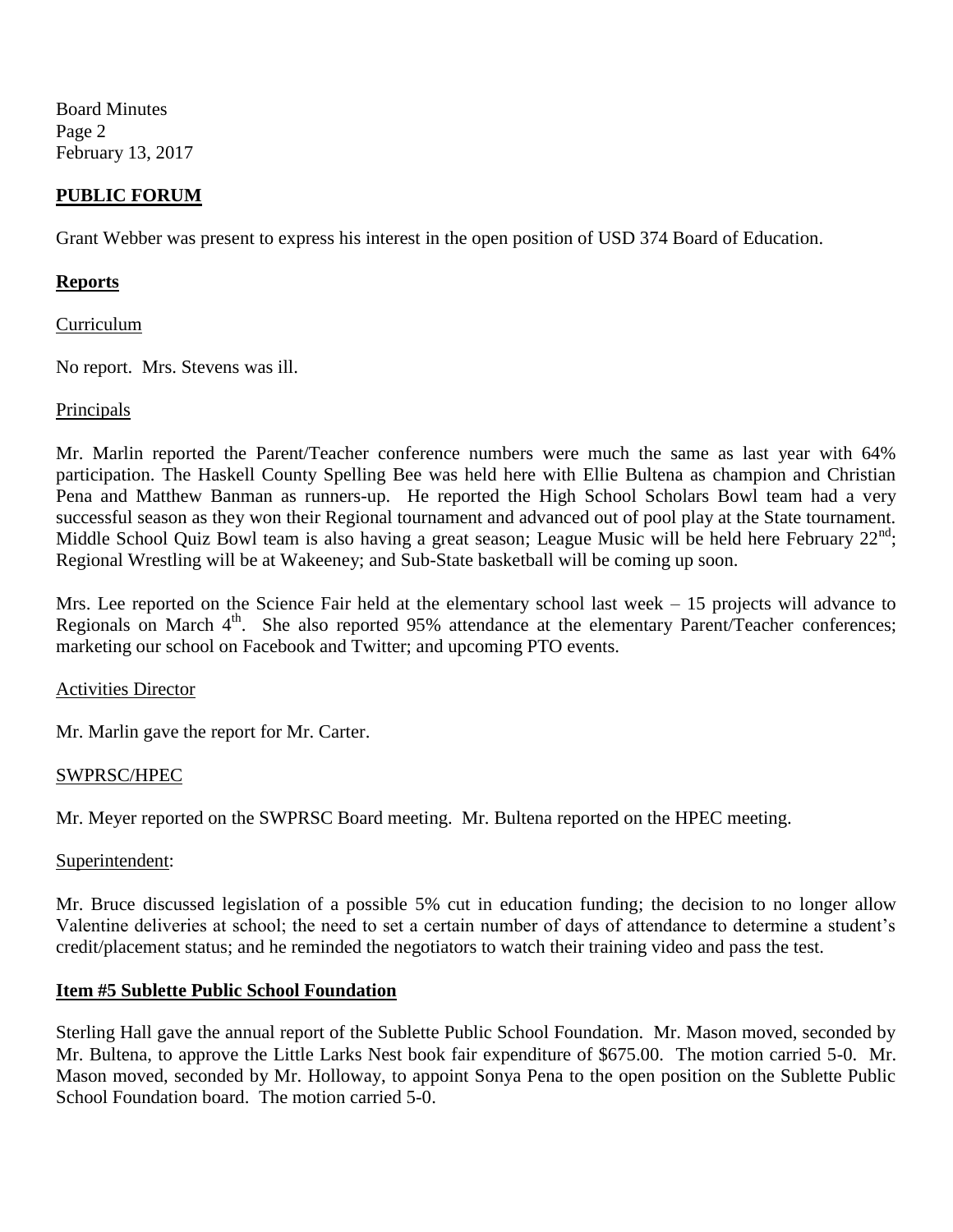Board Minutes Page 3 February 13, 2017

## **Item #6 Policy Updates**

Mr. Bultena moved, seconded by Mr. Froese, to approve the KASB policy updates as presented to the board. The motion carried 5-0.

### **Item #6a Executive Session – Student Matter**

Mr. Bultena moved, seconded by Mr. Mason, to go into executive session to discuss a student matter, in order to protect the privacy interest of an identifiable individual(s), to include Mr. Bruce and Mr. Marlin in executive session, and to reconvene to open session in the boardroom at 7:50 p.m. The motion carried 5-0.

The Board reconvened to open session at 7:50 p.m.

### **Item #7 Executive Session – Non-Elected Personnel**

Mr. Bultena moved, seconded by Mr. Mason, to go into executive session to discuss non-elected personnel, in order to protect the privacy interest of an identifiable individual(s), to include Mr. Bruce in executive session, and to reconvene to open session in the boardroom at 8:30 p.m. The motion carried 5-0.

The Board reconvened to open session at 8:30 p.m.

Mr. Bultena moved, seconded by Mr. Mason, to go into executive session to discuss non-elected personnel, in order to protect the privacy interest of an identifiable individual(s), to include Mr. Bruce in executive session, and to reconvene to open session in the boardroom at 8:45 p.m. The motion carried 5-0.

The board reconvened to open session at 8:45 p.m.

## **Item #8 Brent Fowler Contract Addendum Approval**

Mr. Holloway moved, seconded by Mr. Bultena, to approve the contract addendum for Brent Fowler. The motion carried 5-0.

#### **Item #9 Superintendent Evaluation**

Mr. Mason moved, seconded by Mr. Froese, to approve the superintendent evaluation. The motion carried 5-0.

#### **Item #10 E-Rate Work for USD 507**

Mr. Bultena moved, seconded by Mr. Holloway, to approve the contract addendum for Mr. Bruce for his E-Rate work for USD 507 Satanta according to the agreement. The motion carried 5-0.

#### **Item #11 Resolution to Extend Term of Office**

Mr. Holloway moved, seconded by Mr. Mason, to approve the Resolution to Extend Term of Office for school board members pursuant to Kansas statute. The motion carried 5-0.